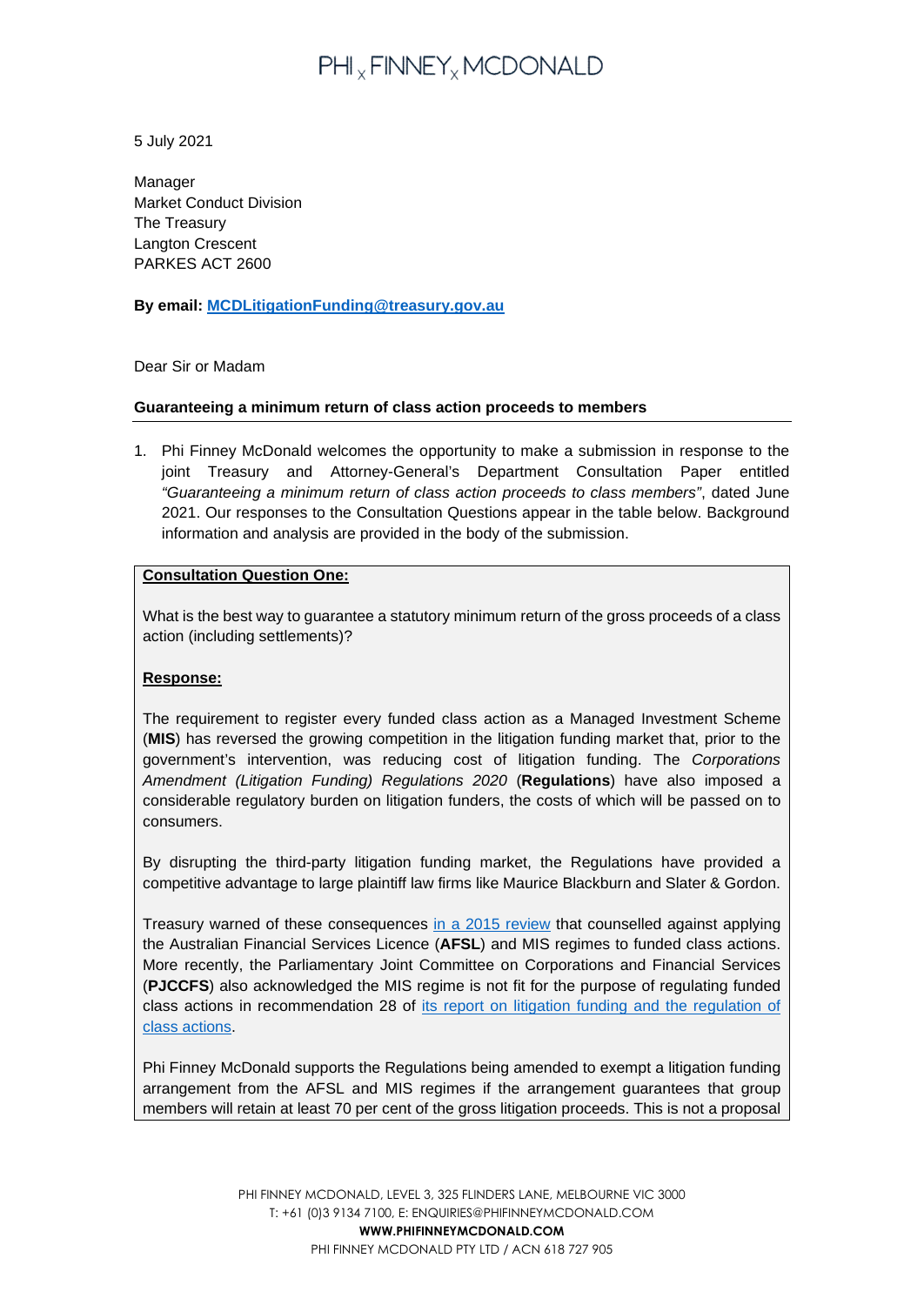for a statutory price cap. Rather, it is a proposal to temper the impact the Regulations have had on increasing price.

This is consistent with the proposal that Senator Pauline Hanson put forward to the government in November last year.

Phi Finney McDonald maintains that the exemption is appropriate and will produce the best result for group members. The exemption will promote competition in a judicially regulated environment and by limiting the regulatory impact to those higher risk (and therefore more expensive) claims where the exemption is not invoked.

It will create a strong incentive for the market to engage in price competition. It will allow thirdparty funded claims to better compete with the unfunded and contingency fee-based class actions brought by Maurice Blackburn and Slater & Gordon, whose market power has increased and will continue to increase due to the government's intervention in the market.

Phi Finney McDonald has discussed the proposed exemption in briefings with Coalition and crossbench parliamentarians. We understand that some parliamentarians are philosophically opposed to statutory price controls, and some were interested in a pragmatic amendment that retained the overarching structure of the Regulations whilst avoiding the worst of their anticompetitive impact.

If implemented, the exemption would free the market to determine the price of litigation funding. It would remove government red-tape and lessen the burden on public resources. It would allow more funders to confidently compete with an unregulated class action run by a large plaintiff law firm. The already fierce level of judicial regulation of funding arrangements and class action settlements would be retained. And price competition would be encouraged, ensuring that neither law firms nor funders stood to receive windfall gains from strong claims.

Funders would be able to put forward arrangements that did not guarantee that group members would receive 70 per cent of gross recoveries. However, the AFSL and MIS regimes would apply to those arrangements, and group members would receive the heightened product and financial services disclosure that the government regards as beneficial.

The exemption would convert the Regulations from an 'ill-fitting' regime that increased costs and reduced competition, into one that allowed lawyers and funders to avoid the regime if they lowered their prices.

An arbitrary price cap cannot adequately cope with the complex risks involved in commencing a class action. Imposing any statutory price cap risks the introduction of a 'default price' – removing any incentive to compete. A low statutory price cap (such as 30%) will result in worthy but complex, or lower value, class actions not being commenced at all. This would deprive the victim of misconduct of *any* recovery of their losses. The only beneficiary of this is the perpetrator who would not be required to make any form of restitution to those harmed.

A low statutory price cap would also make it harder for firms like Phi Finney McDonald to negotiate litigation funding at rates *lower* than the cap. Prior to the introduction of the Regulations, it was possible to negotiate lower rates particularly in larger or more straightforward claims. Under the Regulations, and with a low price cap, funders can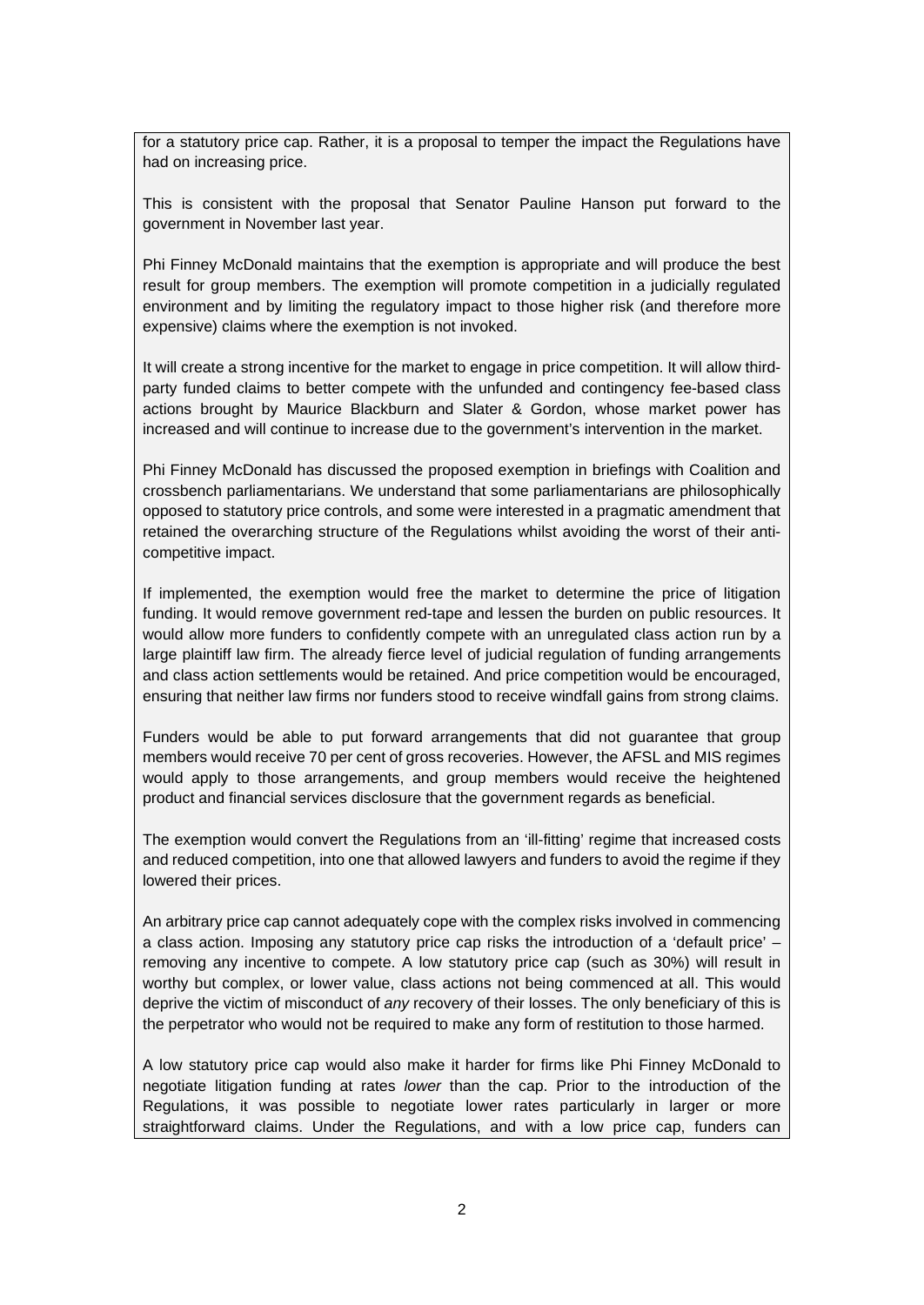reasonably be expected to look to those larger or more straight forward cases as an opportunity to subsidise other cases it is funding or to offset losses.

By providing an exemption from the AFSL and MIS regimes, the government would be promoting a market-based solution through a regulatory incentive. It would facilitate a more competitive, lower cost, and more mature litigation funding market that will continue to be complemented by strong court oversight.

## **Consultation Question Two:**

How would the suggested mechanism interact with the class action system (including court processes) and the litigation funding regime?

# **Response:**

Exempting class actions that guarantee 70% group member returns from the AFSL and MIS regimes would achieve the purpose of the Regulations by applying downward pressure on prices.

This would be further boosted by the government implementing the Australian Law Reform Commission's recommendations in relation to greater powers and enhanced procedures for the Federal Court of Australia in supervising the conduct of funded class actions, as contained in the ALRC's report, *Integrity, Fairness and Efficiency – An Inquiry into Class Action Proceedings and Third-Party Litigation Funders*.

## **Consultation Question Three:**

Is a minimum gross return of 70 per cent to class members the most appropriate floor for any statutory minimum return? If not, what would be the appropriate minimum and its impact on stakeholders, the class action system and the litigation funding industry?

## **Response:**

It would not be appropriate to set any form of statutory minimum, but a 70% floor would be particularly inappropriate given its impact on access to justice.

Exempting class actions that guarantee 70% group member returns from the AFSL and MIS regimes would achieve the government's stated objective of improving group member returns. It would also do so in a manner that was consistent with the government's broader free market ideology.

Any arrangement that failed to satisfy the 70 per cent gross minimum threshold would not attract the benefit of the regulatory exemption. The AFSL and MIS regime would apply with full force, and ASIC's scrutiny would be more targeted.

## **Consultation Question Four:**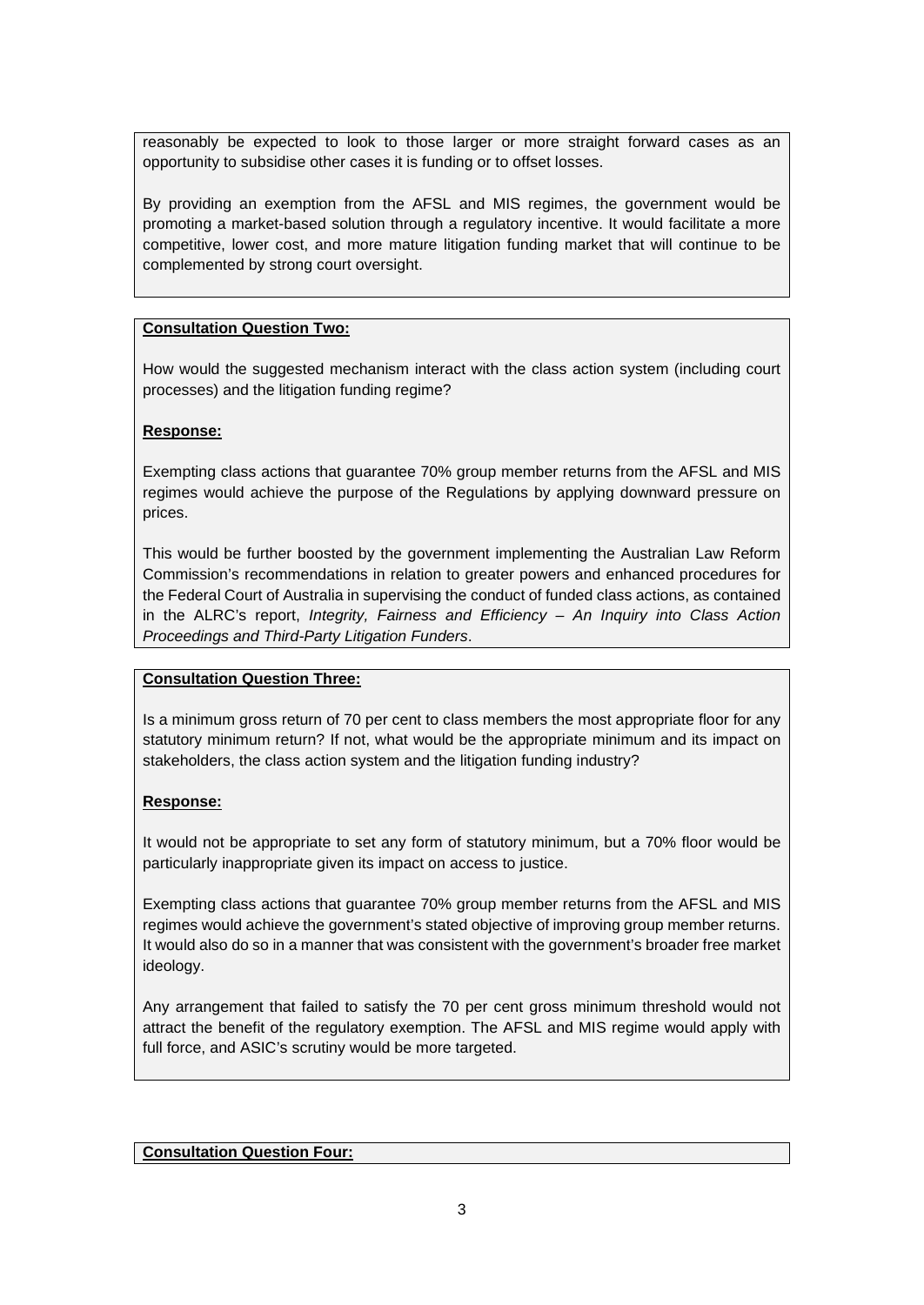Is a graduated approach taking into consideration the risk, complexity, length and likely proceeds of the case appropriate to ensure even higher returns are guaranteed for class members in more straightforward cases?

# **Consultation Question Five:**

How would a graduated approach to guaranteed returns for class members be implemented? This can include how a decision is made that a particular case is straightforward, how cases could best be classified to determine the minimum return applicable to a particular case and at what stage of an action such a determination should be made.

# **Response:**

Statutory price caps will further undermine competition in the litigation funding market.

This will benefit defendant companies and their insurers by reducing the ability of 'Quiet Australians' to recover compensation for wrongdoing.

The cases that do proceed will be more expensive absent competition. The primary financial beneficiaries of this market interference will be large litigation funders, as well as the large plaintiff law firms that have historically been most vocal in their opposition to the government.

The government should be encouraging market pressure and competition as the best means of improving returns to class action group members – a fully informed participant should be allowed to choose a price structure rather than not have their day in court at all.

Exempting class actions that guarantee 70% group member returns from the AFSL and MIS regimes would encourage arrangements that guarantee that group members retain **more** than 70 percent of the gross litigation proceeds. Phi Finney McDonald has been able to negotiate funding structures that guarantee that 80%, 82% and 91% of gross proceeds will be distributed to group members. That was only possible because of healthy competition between funders, which has been reduced by the Regulations and which will be reduced further by a hard statutory price cap.

As a matter of principle, the risk, complexity, length and likely proceeds of a case should and do impact upon the cost of litigation funding. However, this is fundamentally a commercial decision that cannot be pre-made at a universal level by a government. It is impossible for legislation to prospectively and universally prescribe how such factors should be weighed in any case.

Further, the Courts are already stress-testing the reasonableness of settlement outcomes by reference to those factors. The Courts, supported by competitive market forces, are best placed to ensure that group member returns are increased wherever possible, and particularly in more straightforward cases. Exempting class actions that guarantee 70% group member returns from the AFSL and MIS regimes will assist in this outcome.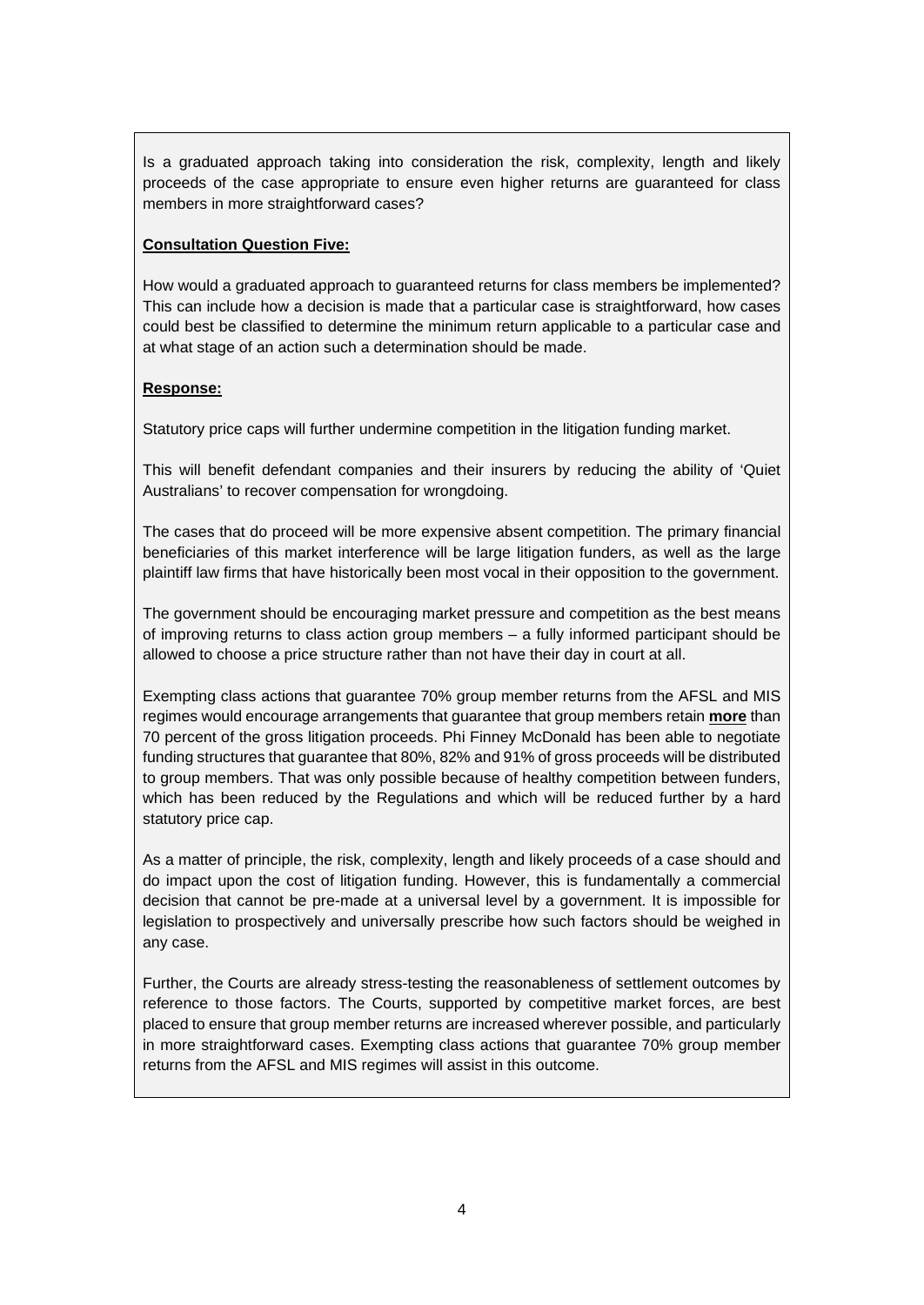# **Consultation Question Six:**

What other implementation considerations would be relevant to the issues raised in this consultation paper? Please provide examples.

#### **Response:**

Exempting class actions that guarantee 70% group member returns from the AFSL and MIS regimes would avoid any need to exempt some classes of litigations funders such as charitable litigation funders.

Avoiding the need for class-based exemptions reduces the likelihood of gaming. It avoids new litigation funders being structured around charitable exemptions, and the need for ASIC to stress test their bona fides.

Class actions funded by the Australian Farmers Fighting Fund would fall within the exemption and would not need to have an artificial class created around it so as to justify that outcome.

#### **Background**

- 2. The perceived need for measures to address the cost of funding commissions and ensure class action group members retain a larger share of litigation proceeds attracted fresh attention in 2020.
- 3. This attention was prompted by two key developments. The first was the establishment of the PJCCFS inquiry into Litigation Funding and the Regulation of the Class Action Industry, following a 13 May 2020 referral from the House of Representatives subject to Terms of Reference moved by the then Attorney-General the Hon Christian Porter MP.
- 4. The second development was the announcement on 22 May 2020 by Treasurer the Hon Josh Frydenberg MP that litigation funders would be required to obtain an AFSL and comply with the MIS regime, pursuant to the Regulations which came into force on 22 August 2020.
- 5. While the Government's concern with the litigation funding industry was ostensibly prompted by a desire to reduce litigation funding commissions and increase group member returns, the Regulations had the opposite effect.
- 6. While some litigation funders have now obtained an AFSL, the need to register and operate every individual funded class action as an MIS remains problematic and is reducing competition between funders and law firms in relation to particular cases. It is that competitive tension that brought the price of litigation funding in recent times. The PJCCFS itself acknowledged that the MIS regime is not fit for the purpose of regulating funded class actions, reflecting the concerns of industry.

#### **Policy options for guaranteeing minimum group member returns**

7. During the PJCCFS inquiry, a number of options were floated that were intended to improve returns to class action group members.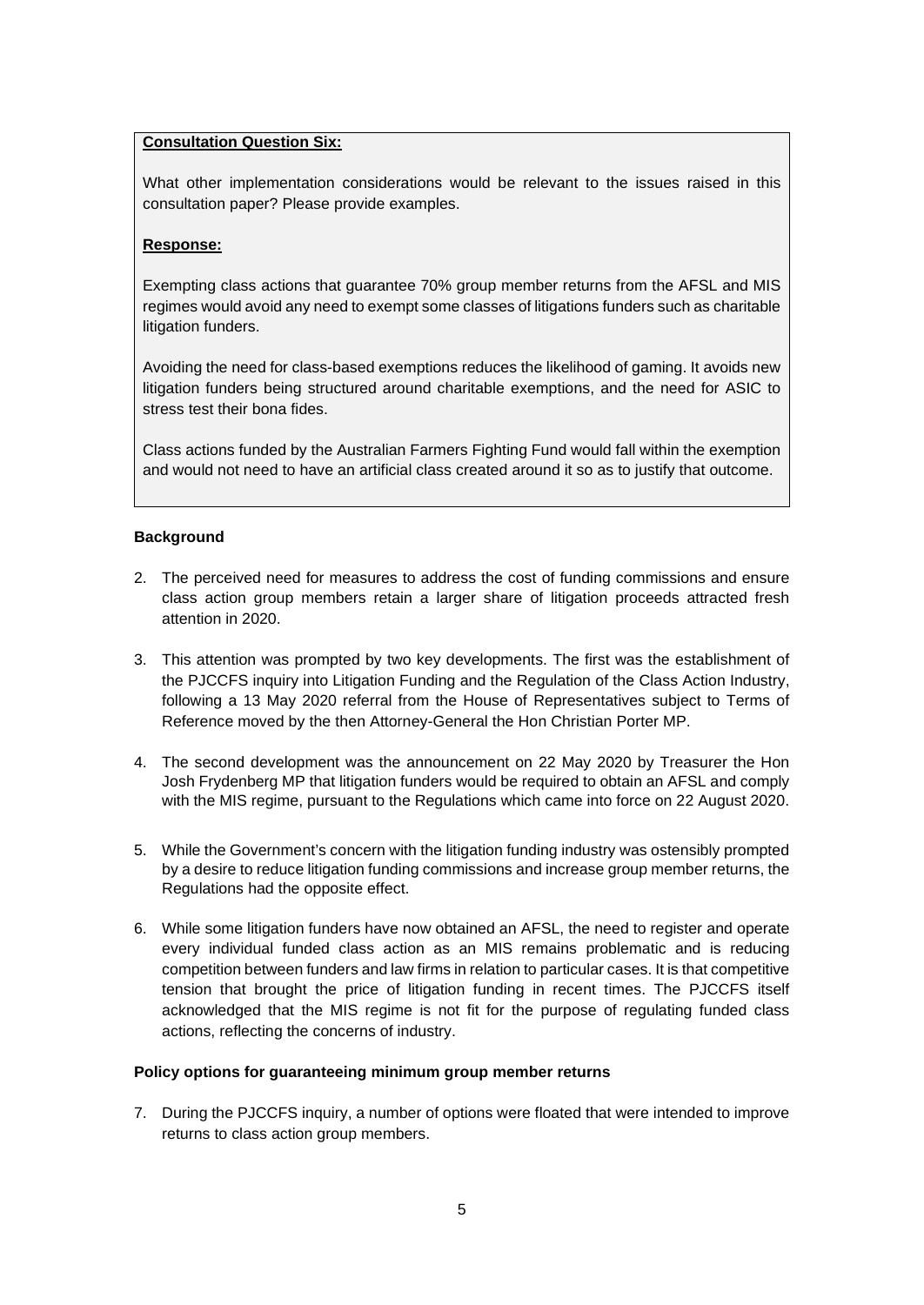8. Omni Bridgeway was the first to propose a statutory price cap. In its 17 June 2020 submission to the PJCCFS inquiry, it urged the Government to:

*"Introduce legislation to require a minimum return to group members in a funded Australian class action of no less than 50 per cent of the gross proceeds from the action*  (our emphasis)*.* 

9. More recently, Omni Bridgeway commissioned PwC to produce a report examining the impact of a 50 per cent price cap in comparison to a nominal 30 per cent price cap (**PwC report**). This PwC report featured in a column published in the Australian Financial Review on 16 March 2021, which reinforced Omni Bridgeway's push for a 50 per cent price cap:

*"Omni Bridgeway is advocating for a 50 per cent cap - or a 50 per cent floor on member returns - which, according to the report, would make only 12 per cent of cases unviable and put about 33 per cent cases in doubt.*

*"In Omni Bridgeway's view, a 50 per cent minimum return for members strikes the right balance, beyond which the courts and their expert advisers are best placed to remain the arbiter of the reasonableness of returns to a litigation funder," Mr Saker said.* 

- 10. Phi Finney McDonald opposes a statutory price cap. If the government and cross benchers, however, are committed to the AFSL and MIS regime continuing in full force, and decide to proceed with a hard statutory price cap, then Phi Finney McDonald:
	- (a) agrees that a hard 30% price cap would reduce access to justice and render worthy claims economically unviable; and
	- (b) accepts that a 50% price cap would likely minimise that economic impact.
- 11. However, Phi Finney McDonald's position is that statutory price caps do not achieve the stated policy objective. Lowering the cost of class actions will be achieved through the combined effect of heavy judicial scrutiny and healthy tension in a highly competitive market. Further, Federal and Supreme Court Judges already routinely pressure if not require lawyers and funders to reduce their fees in order to ensure a proportionate net return to group members (with 50% of gross sums acting as a proxy).
- 12. Phi Finney McDonald believes that competition in a free market is the best way of reducing prices. This would be achieved by exempting class actions that guarantee 70% group member returns from the AFSL and MIS regimes.
- 13. On 11 November 2020, Senator Hanson issued a media release:

*"...proposing to allow third parties who fund legal actions, to avoid ASIC licencing if litigants are guaranteed at least 70% of the gross court awarded compensation payouts...*

*"Senator Hanson is proposing that litigation funders be exempt from being licenced if they guarantee successful litigants receive the larger portion of any award. Senator Hanson is pushing for the changes through an amendment to the Corporations Act regulations regarding litigation funding"* (our emphasis)*.*